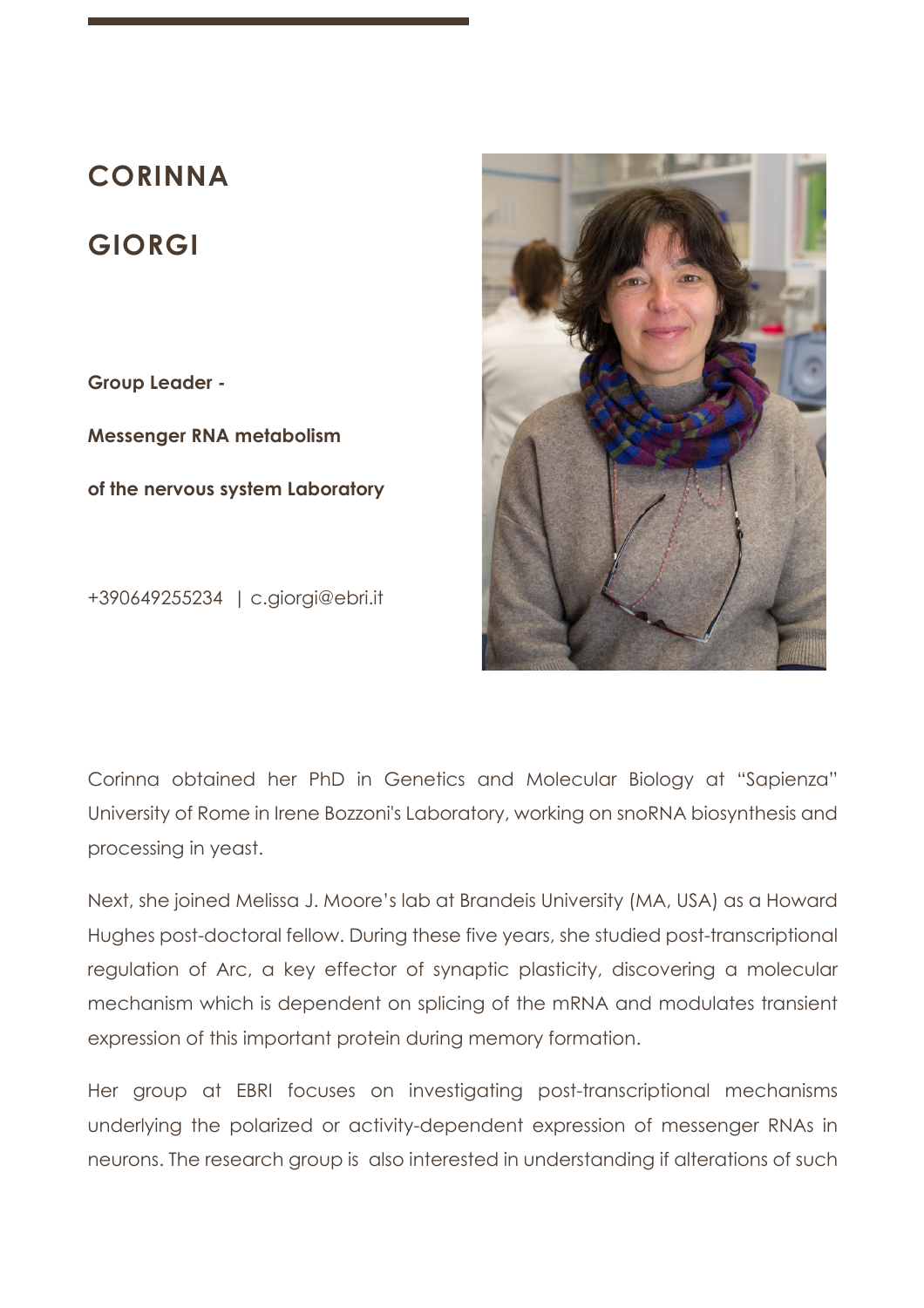mechanisms contribute to the development of neurological disorders, such as Alzheimer's disease.

## **Education and Positions**

1998 Graduation in Biology, Sapienza University of Roma, Italy

2002 PhD in Genetics and Molecular Biology, Sapienza University of Roma, Italy

2002-2007 Howard Hughes Post-doctoral Fellow at Brandeis University, Waltham, MA, USA

2007-2013 Researcher at EBRI Rita Levi-Montalcini Institute

2013 Group leader at EBRI Rita Levi-Montalcini Institute

### **Publications**

### **2018**

Paolantoni C, Ricciardi S, De Paolis V, Okenwa C, Catalanotto C, Ciotti MT, Cattaneo A, Cogoni C, **Giorgi C**. Arc 3' UTR Splicing Leads to Dual and Antagonistic Effects in Fine-Tuning Arc Expression Upon BDNF Signaling. **Front Mol Neurosci.** 2018 Apr 27;11:145.

#### **2011**

Parisi C, **Giorgi C,** Batassa EM, Braccini L, Maresca G, D'agnano I, Caputo V, Salvatore A, Pietrolati F, Cogoni C, Catalanotto C. Ago1 and Ago2 differentially affect cell proliferation, motility and apoptosis when overexpressed in SH-SY5Y neuroblastoma cells. **FEBS Lett**. 2011 Oct 3;585(19):2965-71.